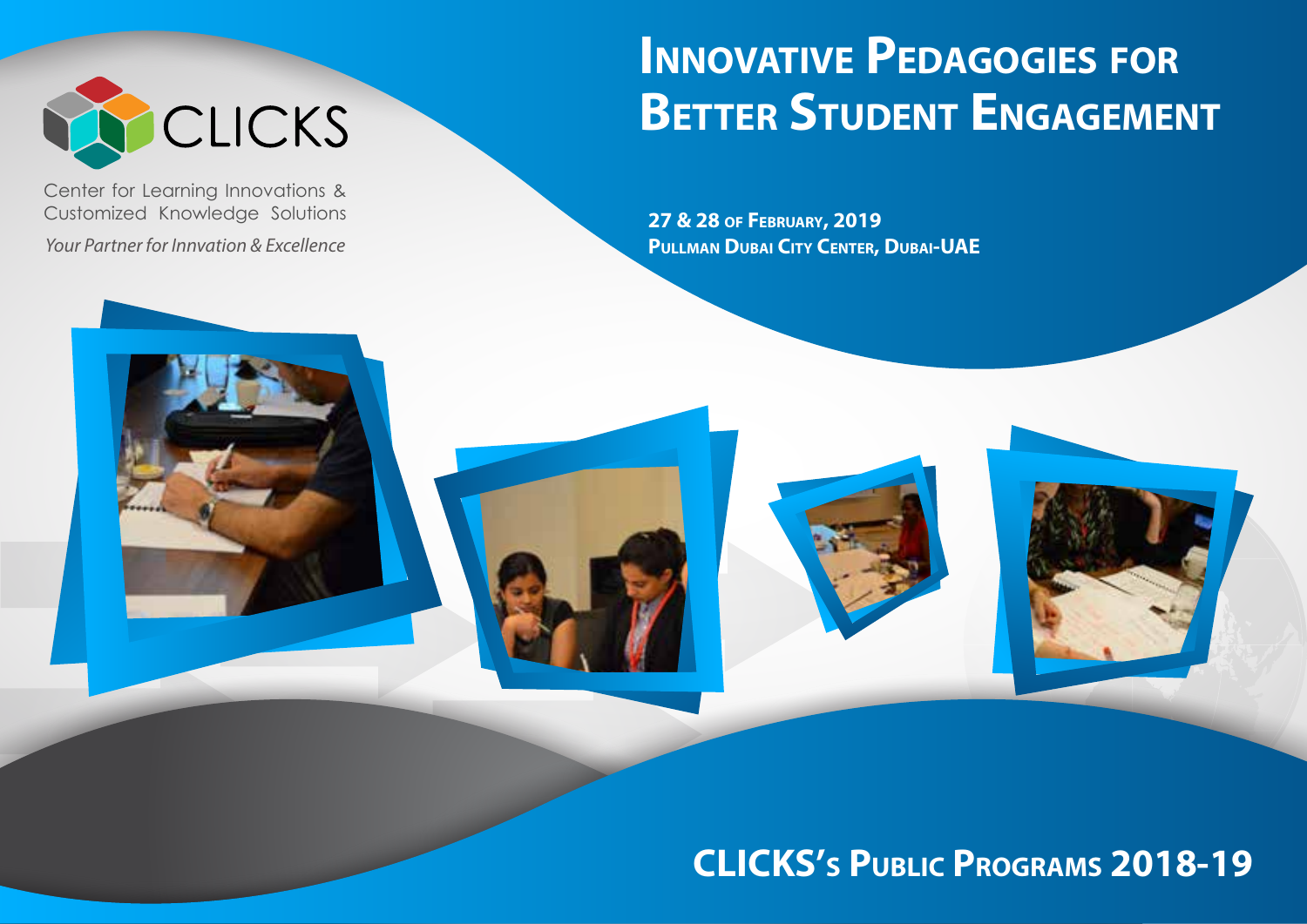

### **Program Overview**

Student engagement is one of the emerging 'buzz words' in Higher Education which has been significantly researched over recent years. Research clearly indicates that engaging students in their learning process increases their attention and focus, motivates them to practice higher-level critical thinking skills and promotes meaningful learning experiences. Faculty members who adopt engaging student-centered approaches to instruction increase opportunities for student to apply what they have learned in practice and increase their motivation, which in turn helps to successfully achieve their learning outcomes. This highly interactive 2 day 'hands-on' workshop is designed to expose and engage participants to various active learning strategies and consider how these can be effectively integrated in their classroom. Participants will also discuss associated challenges and identify ways to overcome these.

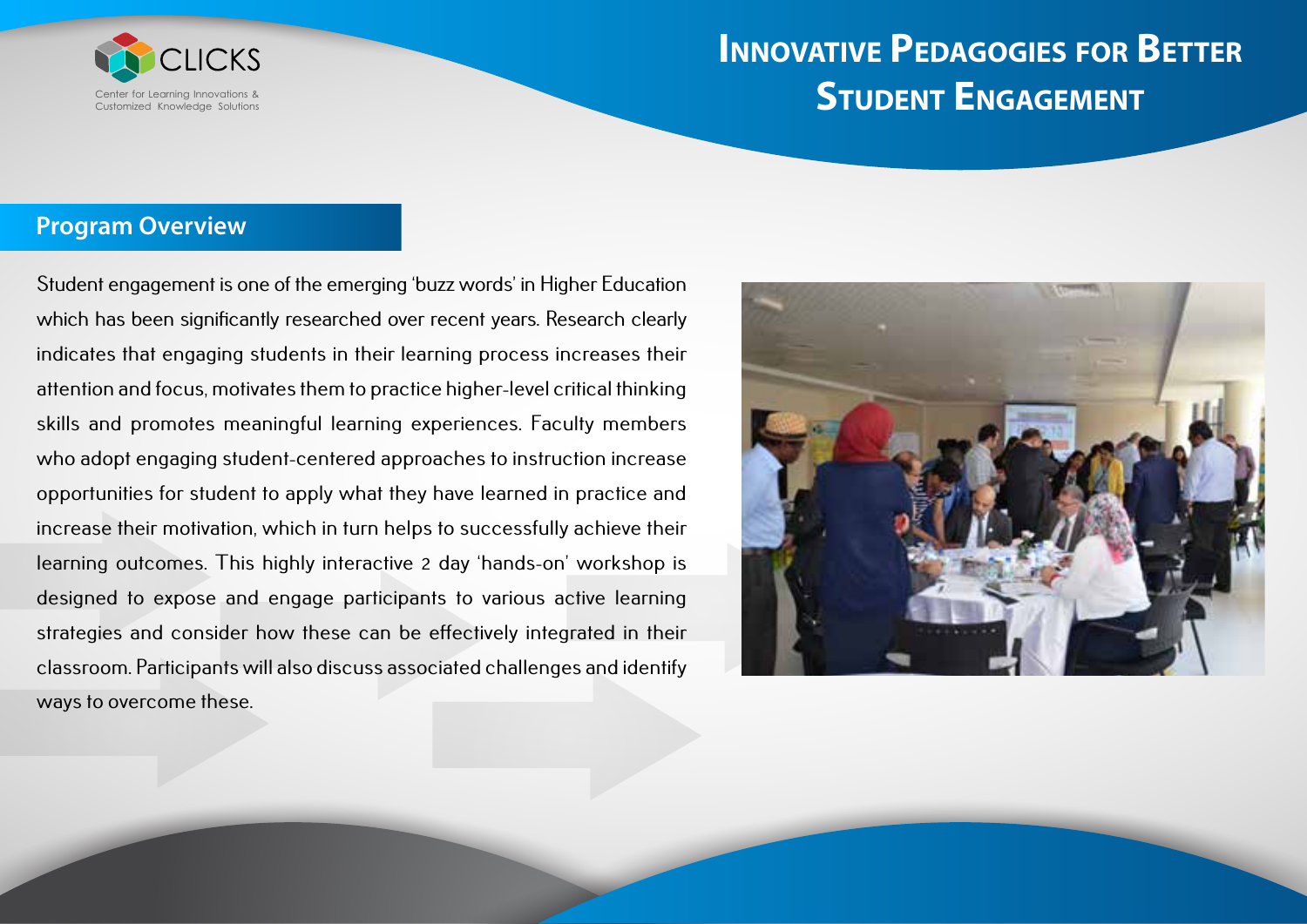

### **Program Learning Outcomes**

#### **By the end of this program participants will be able to:**

- Understand latest trends and developments impacting learning and teaching
- Explore the concepts of innovation and design thinking to improve learning and teaching
- Examine various pedagogical strategies and theories that promote student engagement and motivation
- Facilitate the development of students' independent, critical, and creative thinking skills
- Incorporate active learning strategies into course design
- Promote the use of micro-teaching to improve pedagogy and instruction

#### **Program Structure**

#### **Session 1: Student Engagement in Higher Education:**

#### **A Changing Landscape**

This introductory session will expose participants to latest trends and developments impacting teaching and learning and will present a comprehensive overview on how students in the 21st century learn and are engaged. It will look at principles and strategies to consider for designing and delivering effective, engaging and interactive student-centric learning environments both within and outside the classroom.

### **Session 2: Innovation and Creativity in the Classroom: Design Thinking Approaches**

This session will examine the systematic approach to innovation and creative thinking in the classroom. It will help participants to appreciate the design thinking approach, and help them develop strategies to come up with new and creative ideas, insights and pedagogies that can be used in the classroom. It will adopt a collaborative approach to help the participants to implement creative thinking in their course design.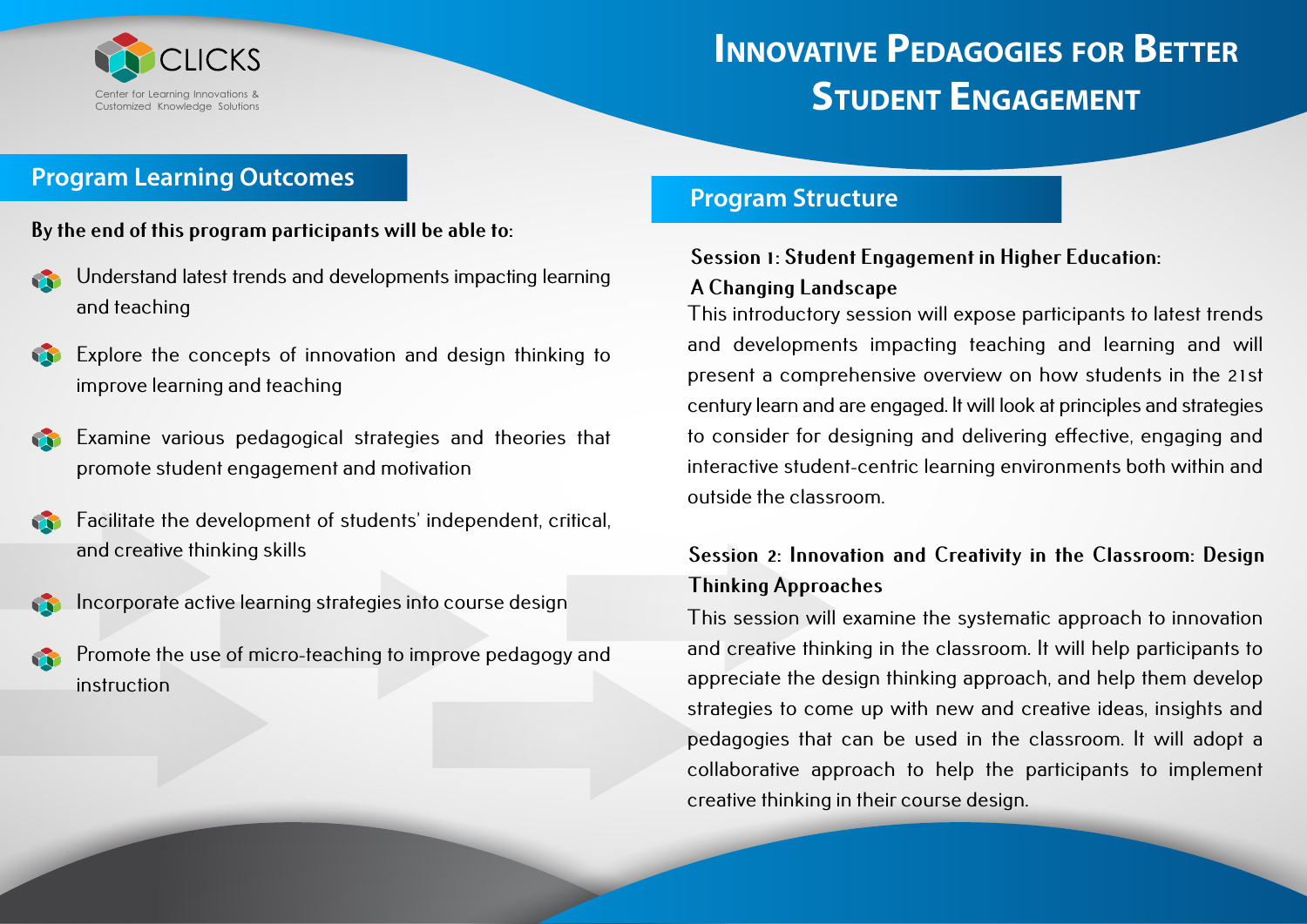

### **Session 3: Promoting Student Engagement through Active Learning Strategies**

This session will focus on how to encourage positive student engagement and motivation through employing active learning strategies. A series of examples will be introduced, practiced and evaluated as to when such active learning strategies may be used. Participants will be involved in thinking about and designing course activities and assessments that get students thinking in new and creative ways while taking into account various learning styles and intended learning objectives and outcomes.

### **Session 4: Putting Learning into Action and Continuous Improvement through Micro-Teaching**

Building on the previous three sessions, participants will work with peers to deconstruct learning objectives, identify ways to support the objectives, and put into practice active learning strategies that promote student engagement. Participants will use design thinking and experiment with creating and facilitating transformative learning experiences. Micro-teaching techniques will also be introduced



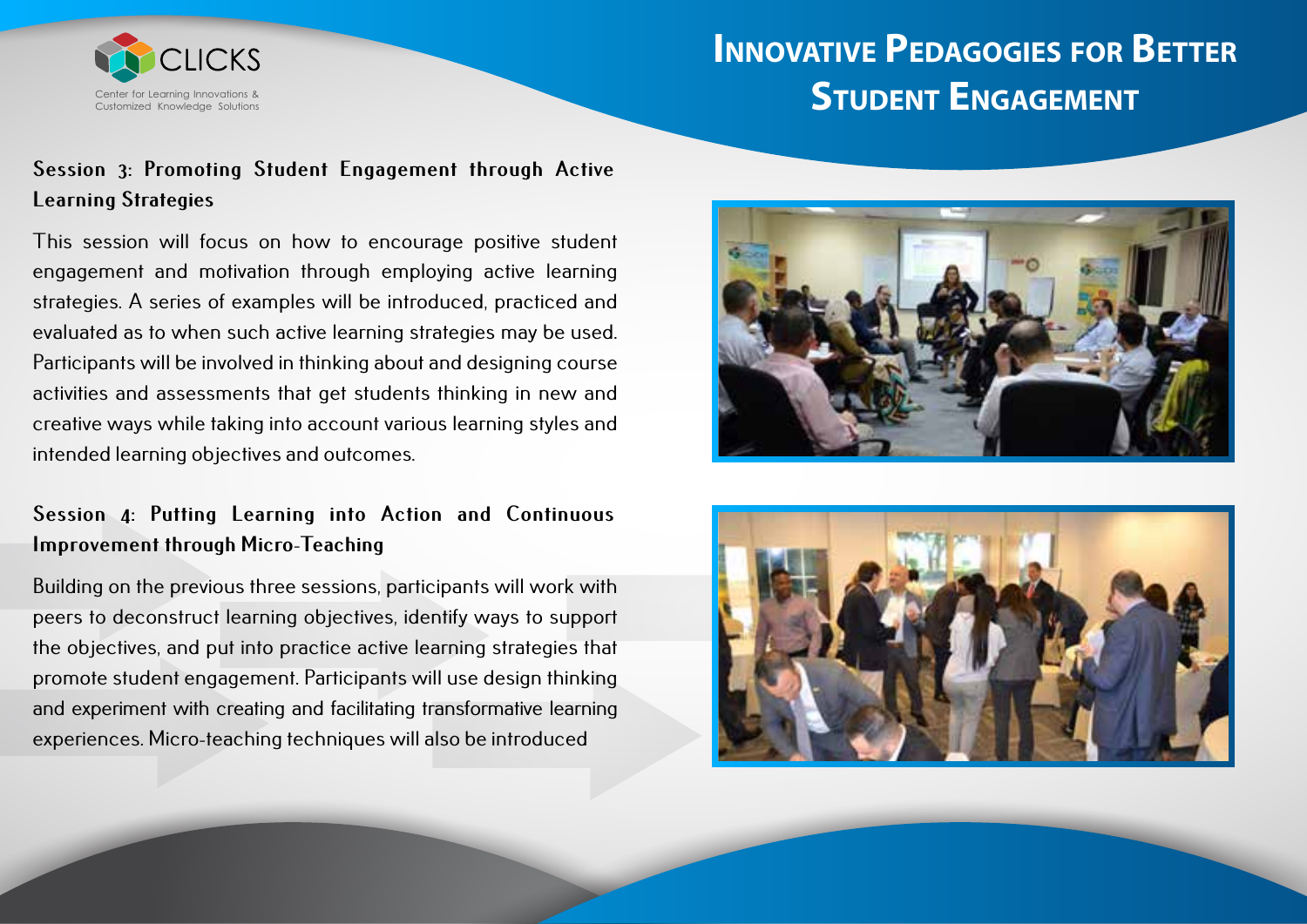

#### **Workshop Leader**



### **Dr. Narimane HadjHamou, UAE**

Dr. Narimane is the Founder and the CEO of the Center of Learning Innovations and Customized Knowledge Solutions (CLICKS).

Previously she was the Assistant Chancellor for Learning and Academic Development (Provost) at the Hamdan Bin Mohammed Smart University in Dubai, UAE where she has established and led the academic, research and eLearning vision of the first online University to be recognized and accredited by the Ministry of Higher Education and Scientific Research in the UAE. She has assumed other leadership roles including acting as a Dean for Students Affairs, a Dean for Learning and Teaching and a Director of e-Learning. Drawing on more than 17 years of experience Dr. Hadj-Hamou expertise and professional background span areas such as technology integration and e-learning in higher education; teaching and learning, quality assurance and accreditation and governance.

She has been the driving force in the promotion of online education and blended learning in the Region by leading many pioneering projects and initiatives.

She is Founder and was the first elected President of the Middle East eLearning Association (MEeA), led the establishment of the MENA Association of University Presidents and chairs the MENA Higher Education Leadership Forum Over the years she has delivered more than 120 keynote addresses and workshops and led numerous roundtables and panel discussions. Dr. Hadj-Hamou has also been active in publishing articles, book chapters, case studies, and was the founder and editor of the International Journal of Excellence in eLearning for several years. Dr. Narimane consults for various HEIs across the region in areas related to QA, technology integration, governance and strategy development and serves as an expert for various regional UNESCO offices. In addition she acts as an external reviewer for accreditation agencies and provides advice on QA related matters. Dr. Hadj-Hamou was listed among the 200 most influential Arab Women by Forbes Magazine in 2014; have received the Arab Women Award for Education in 2016 and the Influential Education Leaders Award at the University of Cambridge in 2017.

### **Program Duration**

This program will take place from 9:00 am – 5:00 pm with one hour dedicated for lunch break and 2 coffee breaks of 15 min each.

Kindly be informed that registration will take place on the first day of the program from 8:30 to 9:00.